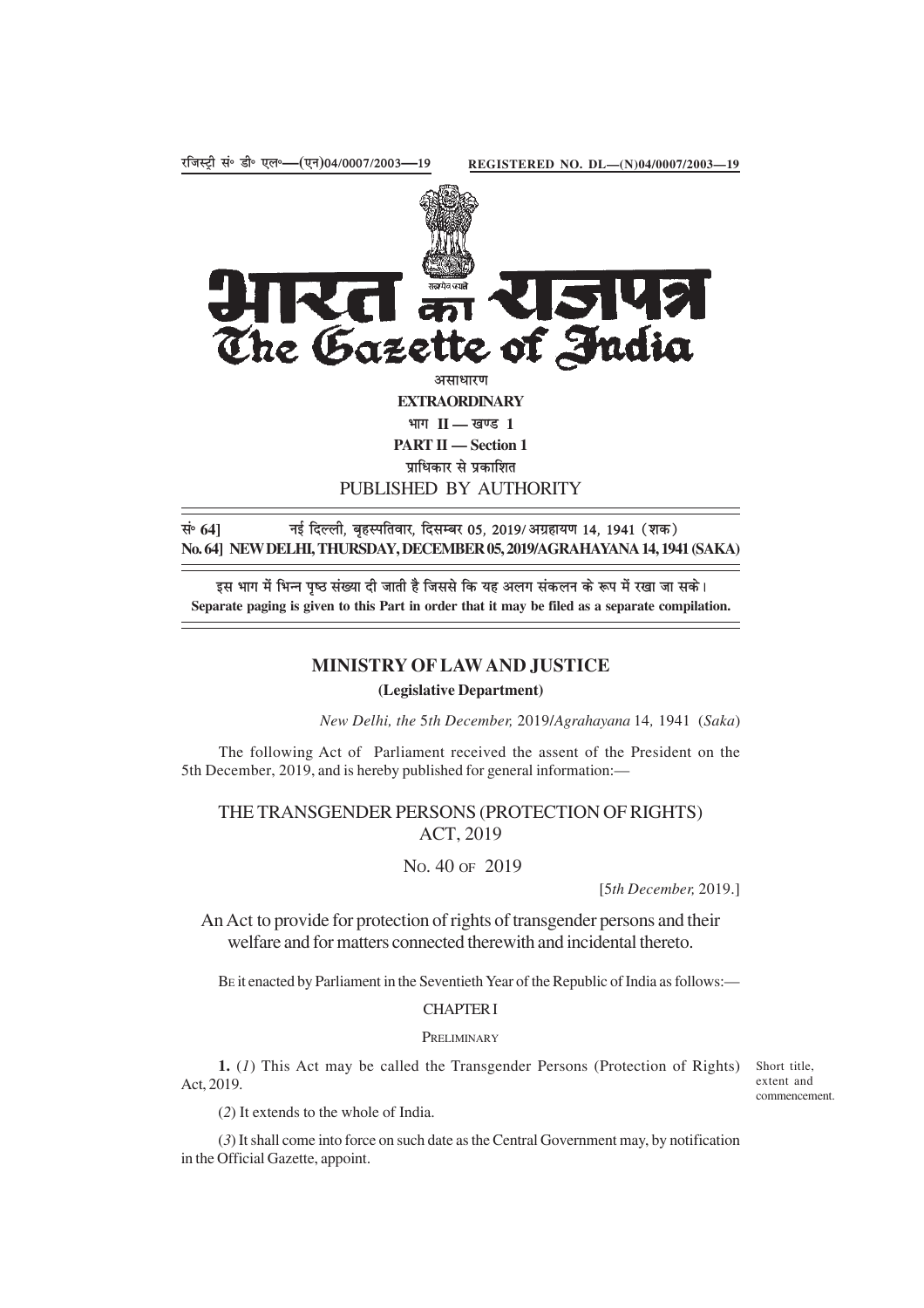**Definitions** 

against

**2.** In this Act, unless the context otherwise requires,—

(*a*) "appropriate Government" means,—

(*i*) in relation to the Central Government or any establishment, wholly or substantially financed by that Government, the Central Government;

(*ii*) in relation to a State Government or any establishment, wholly or substantially financed by that Government, or any local authority, the State Government;

(*b*) "establishment" means—

(*i*) any body or authority established by or under a Central Act or a State Act or an authority or a body owned or controlled or aided by the Government or a local authority, or a Government company as defined in section 2 of the Companies Act, 2013, and includes a Department of the Government; or

18 of 2013.

(*ii*) any company or body corporate or association or body of individuals, firm, cooperative or other society, association, trust, agency, institution;

(*c*) "family" means a group of people related by blood or marriage or by adoption made in accordance with law;

(*d*) "inclusive education" means a system of education wherein transgender students learn together with other students without fear of discrimination, neglect, harassment or intimidation and the system of teaching and learning is suitably adapted to meet the learning needs of such students;

(*e*) "institution" means an institution, whether public or private, for the reception, care, protection, education, training or any other service of transgender persons;

(*f*) "local authority" means the municipal corporation or Municipality or Panchayat or any other local body constituted under any law for the time being in force for providing municipal services or basic services, as the case may be, in respect of areas under its jurisdiction;

(*g*) "National Council" means the National Council for Transgender Persons established under section 16;

(*h*) "notification" means a notification published in the Official Gazette;

(*i*) "person with intersex variations" means a person who at birth shows variation in his or her primary sexual characteristics, external genitalia, chromosomes or hormones from normative standard of male or female body;

(*j*) "prescribed" means prescribed by rules made by the appropriate Government under this Act; and

(*k*) "transgender person" means a person whose gender does not match with the gender assigned to that person at birth and includes trans-man or trans-woman (whether or not such person has undergone Sex Reassignment Surgery or hormone therapy or laser therapy or such other therapy), person with intersex variations, genderqueer and person having such socio-cultural identities as *kinner, hijra, aravani* and *jogta.*

### CHAPTER II

#### PROHIBITION AGAINST DISCRIMINATION

**3.** No person or establishment shall discriminate against a transgender person on any of the following grounds, namely:— Prohibition discrimination.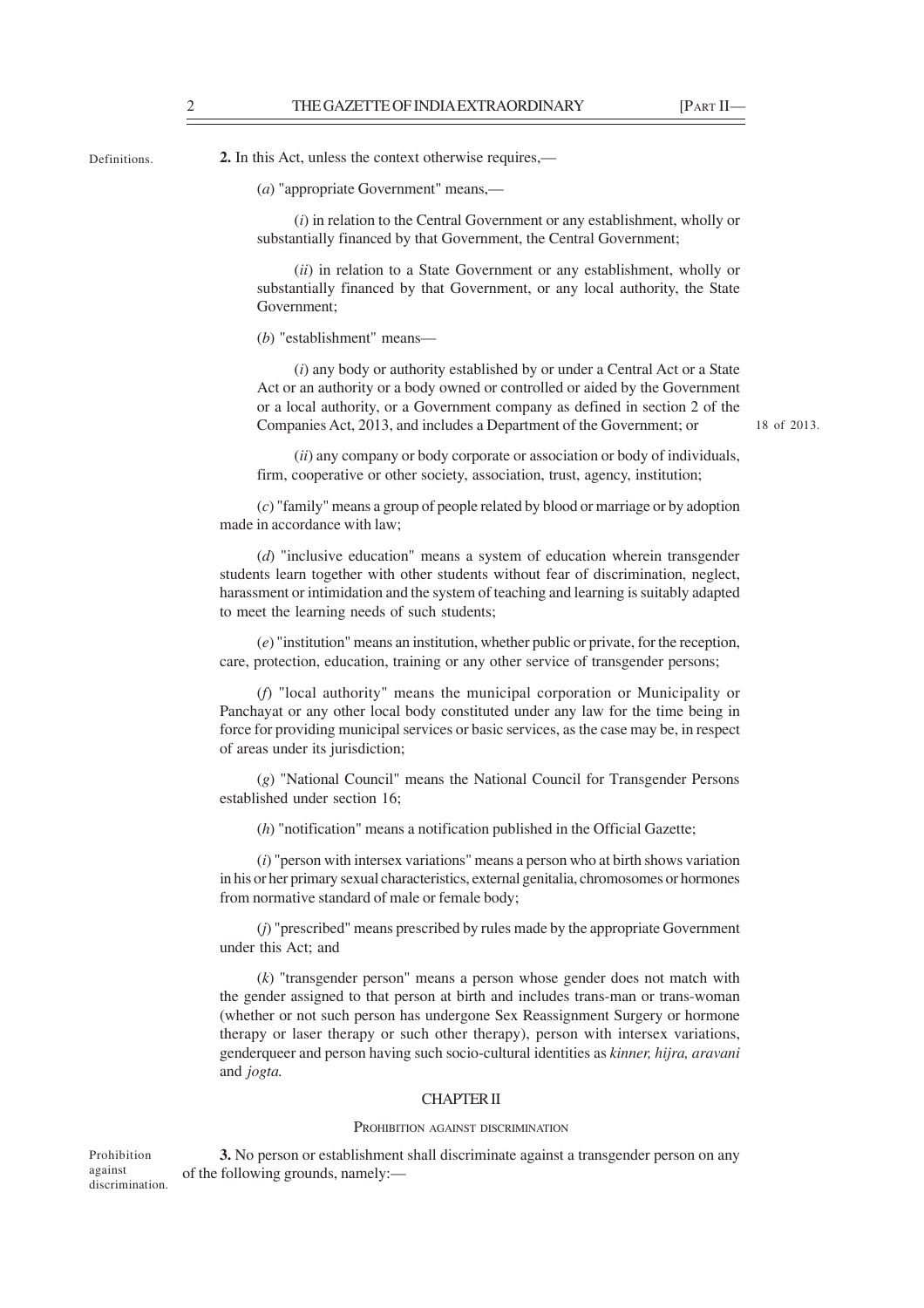(*a*) the denial, or discontinuation of, or unfair treatment in, educational establishments and services thereof;

(*b*) the unfair treatment in, or in relation to, employment or occupation;

(*c*) the denial of, or termination from, employment or occupation;

(*d*) the denial or discontinuation of, or unfair treatment in, healthcare services;

(*e*) the denial or discontinuation of, or unfair treatment with regard to, access to, or provision or enjoyment or use of any goods, accommodation, service, facility, benefit, privilege or opportunity dedicated to the use of the general public or customarily available to the public;

(*f*) the denial or discontinuation of, or unfair treatment with regard to the right of movement;

(*g*) the denial or discontinuation of, or unfair treatment with regard to the right to reside, purchase, rent, or otherwise occupy any property;

(*h*) the denial or discontinuation of, or unfair treatment in, the opportunity to stand for or hold public or private office; and

(*i*) the denial of access to, removal from, or unfair treatment in, Government or private establishment in whose care or custody a transgender person may be.

## CHAPTER III

#### RECOGNITION OF IDENTITY OF TRANSGENDER PERSONS

**4.** (*1*) A transgender person shall have a right to be recognised as such, in accordance with the provisions of this Act.

Recognition of identity of transgender person.

(*2*) A person recognised as transgender under sub-section (*1*) shall have a right to self-perceived gender identity.

**5.** A transgender person may make an application to the District Magistrate for issuing a certificate of identity as a transgender person, in such form and manner, and accompanied with such documents, as may be prescribed:

Provided that in the case of a minor child, such application shall be made by a parent or guardian of such child.

**6.** (*1*) The District Magistrate shall issue to the applicant under section 5, a certificate of identity as transgender person after following such procedure and in such form and manner, within such time, as may be prescribed indicating the gender of such person as transgender.

(*2*) The gender of transgender person shall be recorded in all official documents in accordance with certificate issued under sub-section (*1*).

(*3*) A certificate issued to a person under sub-section (*1*) shall confer rights and be a proof of recognition of his identity as a transgender person.

Application for certificate of identity.

Issue of certificate of identity.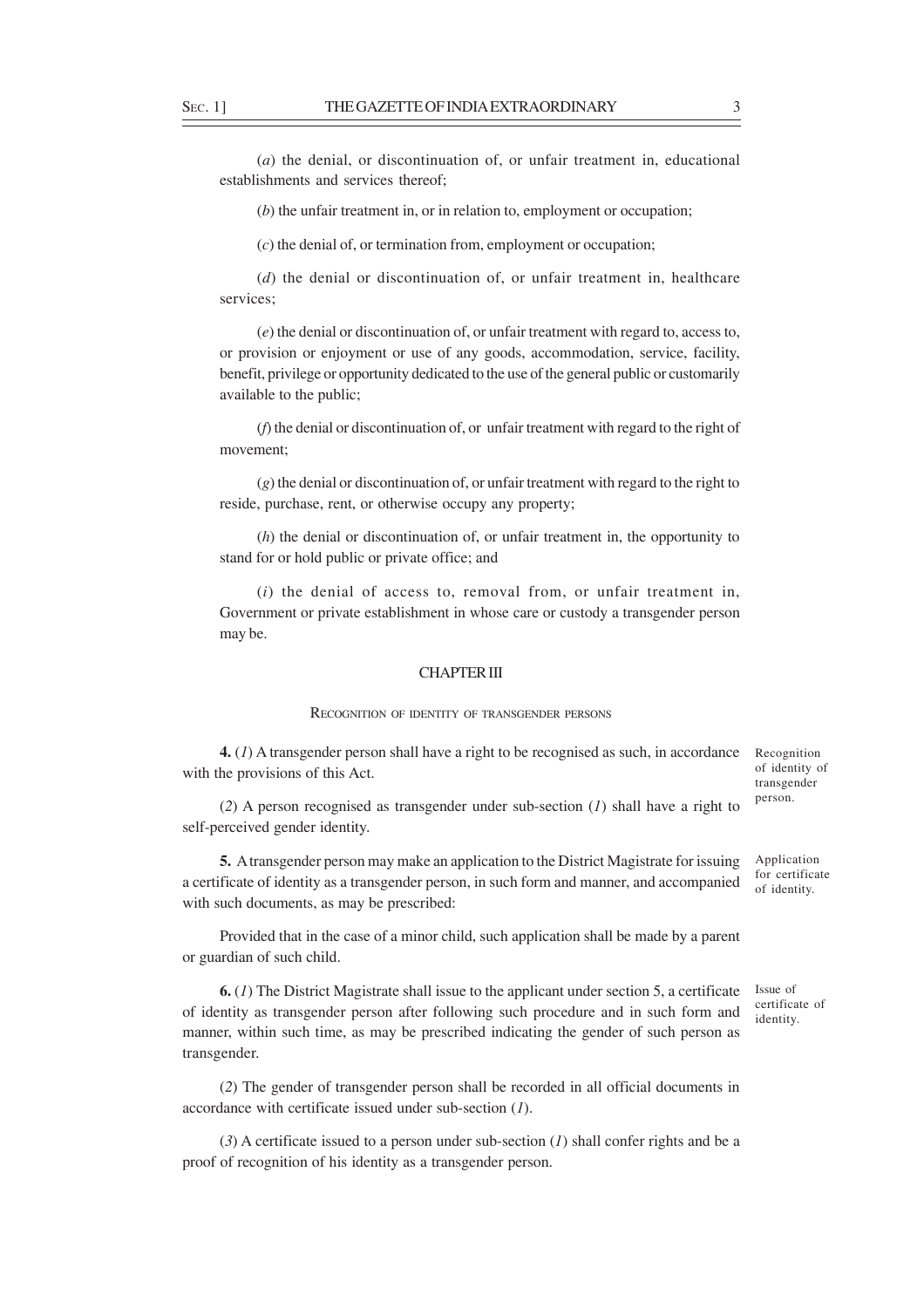Change in gender.

**7.** (*1*) After the issue of a certificate under sub-section (*1*) of section 6, if a transgender person undergoes surgery to change gender either as a male or female, such person may make an application, along with a certificate issued to that effect by the Medical Superintendent or Chief Medical Officer of the medical institution in which that person has undergone surgery, to the District Magistrate for revised certificate, in such form and manner as may be prescribed.

(*2*) The District Magistrate shall, on receipt of an application along with the certificate issued by the Medical Superintendent or Chief Medical Officer, and on being satisfied with the correctness of such certificate, issue a certificate indicating change in gender in such form and manner and within such time, as may be prescribed.

(*3*) The person who has been issued a certificate of identity under section 6 or a revised certificate under sub-section (*2*) shall be entitled to change the first name in the birth certificate and all other official documents relating to the identity of such person:

Provided that such change in gender and the issue of revised certificate under sub-section (*2*) shall not affect the rights and entitlements of such person under this Act.

#### CHAPTER IV

### WELFARE MEASURES BY GOVERNMENT

**8.** (*1*) The appropriate Government shall take steps to secure full and effective participation of transgender persons and their inclusion in society.

(*2*) The appropriate Government shall take such welfare measures as may be prescribed to protect the rights and interests of transgender persons, and facilitate their access to welfare schemes framed by that Government.

(*3*) The appropriate Government shall formulate welfare schemes and programmes which are transgender sensitive, non-stigmatising and non-discriminatory.

(*4*) The appropriate Government shall take steps for the rescue, protection and rehabilitation of transgender persons to address the needs of such persons.

(*5*) The appropriate Government shall take appropriate measures to promote and protect the right of transgender persons to participate in cultural and recreational activities.

#### CHAPTER V

#### OBLIGATION OF ESTABLISHMENTS AND OTHER PERSONS

**9.** No establishment shall discriminate against any transgender person in any matter relating to employment including, but not limited to, recruitment, promotion and other related issues.

**10.** Every establishment shall ensure compliance with the provisions of this Act and provide such facilities to transgender persons as may be prescribed.

**11.** Every establishment shall designate a person to be a complaint officer to deal with the complaints relating to violation of the provisions of this Act.

**12.** (*1*) No child shall be separated from parents or immediate family on the ground of being a transgender, except on an order of a competent court, in the interest of such child.

(*2*) Every transgender person shall have—

(*a*) a right to reside in the household where parent or immediate family members reside;

(*b*) a right not to be excluded from such household or any part thereof; and

(*c*) a right to enjoy and use the facilities of such household in a non-discriminatory manner.

Nondiscrimination in employment.

Obligation of appropriate Government.

Obligations of establishments.

Grievance redressal mechanism. Right of residence.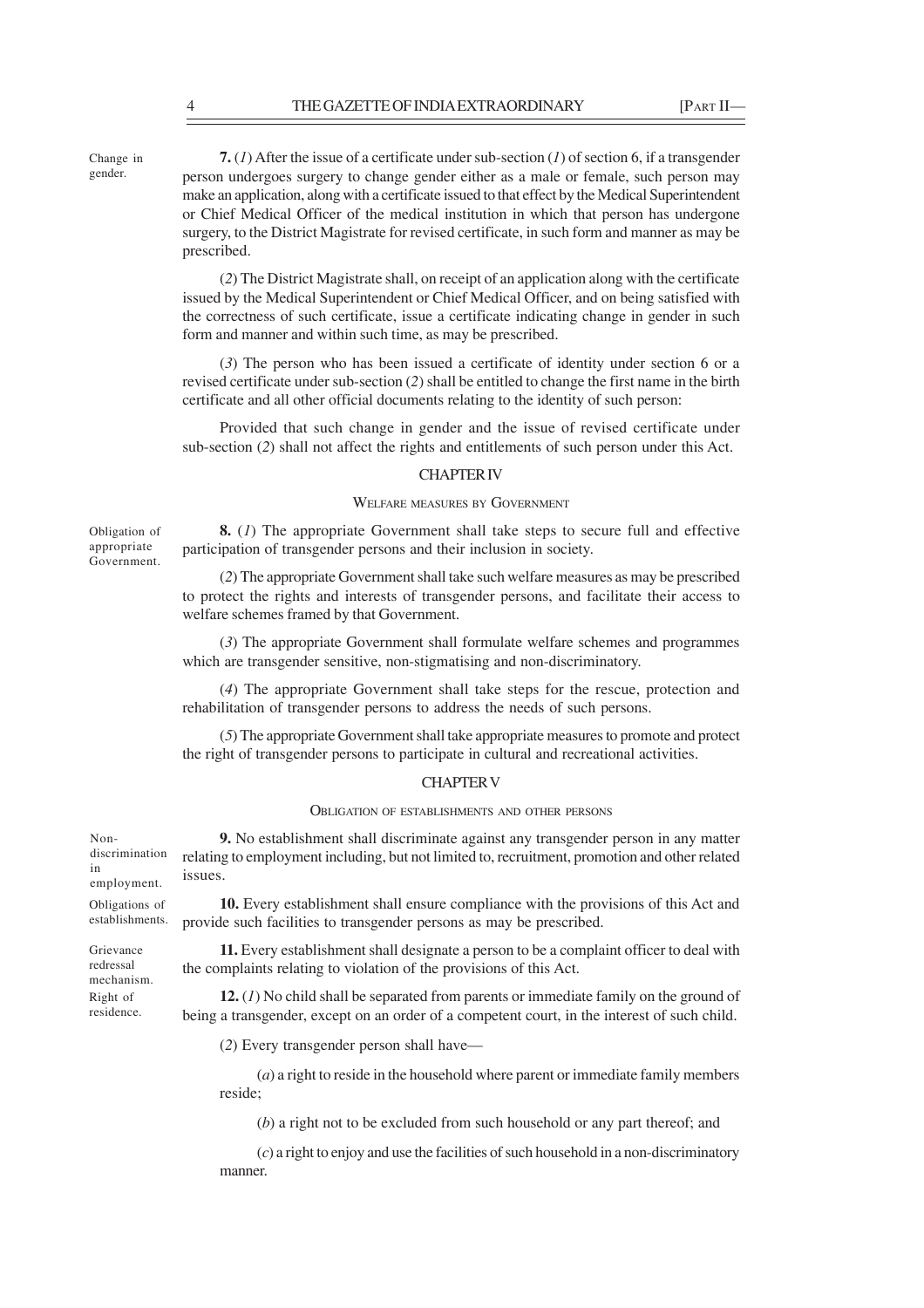(*3*) Where any parent or a member of his immediate family is unable to take care of a transgender, the competent court shall by an order direct such person to be placed in rehabilitation centre.

#### CHAPTER VI

#### EDUCATION, SOCIAL SECURITY AND HEALTH OF TRANSGENDER PERSONS

**13.** Every educational institution funded or recognised by the appropriate Government shall provide inclusive education and opportunities for sports, recreation and leisure activities to transgender persons without discrimination on an equal basis with others.

**14.**The appropriate Government shall formulate welfare schemes and programmes to facilitate and support livelihood for transgender persons including their vocational training and self-employment.

**15.** The appropriate Government shall take the following measures in relation to transgender persons, namely:—

(*a*) to set up separate human immunodeficiency virus Sero-surveillance Centres to conduct sero-surveillance for such persons in accordance with the guidelines issued by the National AIDS Control Organisation in this behalf;

(*b*) to provide for medical care facility including sex reassignment surgery and hormonal therapy;

(*c*) before and after sex reassignment surgery and hormonal therapy counselling;

(*d*) bring out a Health Manual related to sex reassignment surgery in accordance with the World Profession Association for Transgender Health guidelines;

(*e*) review of medical curriculum and research for doctors to address their specific health issues;

(*f*) to facilitate access to transgender persons in hospitals and other healthcare institutions and centres;

(*g*) provision for coverage of medical expenses by a comprehensive insurance scheme for Sex Reassignment Surgery, hormonal therapy, laser therapy or any other health issues of transgender persons.

## CHAPTER VII

#### NATIONAL COUNCIL FOR TRANSGENDER PERSONS

**16.** (*1*) The Central Government shall by notification constitute a National Council for Transgender Persons to exercise the powers conferred on, and to perform the functions assigned to it, under this Act.

National Council for Transgender Persons.

(*2*) The National Council shall consist of—

(*a*) the Union Minister in-charge of the Ministry of Social Justice and Empowerment, Chairperson, *ex officio*;

(*b*) the Minister of State, in-charge of the Ministry of Social Justice and Empowerment in the Government, Vice-Chairperson, *ex officio*;

(*c*) Secretary to the Government of India in-charge of the Ministry of Social Justice and Empowerment, Member, *ex officio*;

(*d*) one representative each from the Ministries of Health and Family Welfare, Home Affairs, Housing and Urban Affairs, Minority Affairs, Human Resources

Obligation of educational institutions to provide inclusive education to transgender

Vocational training and selfemployment. Healthcare facilities.

persons.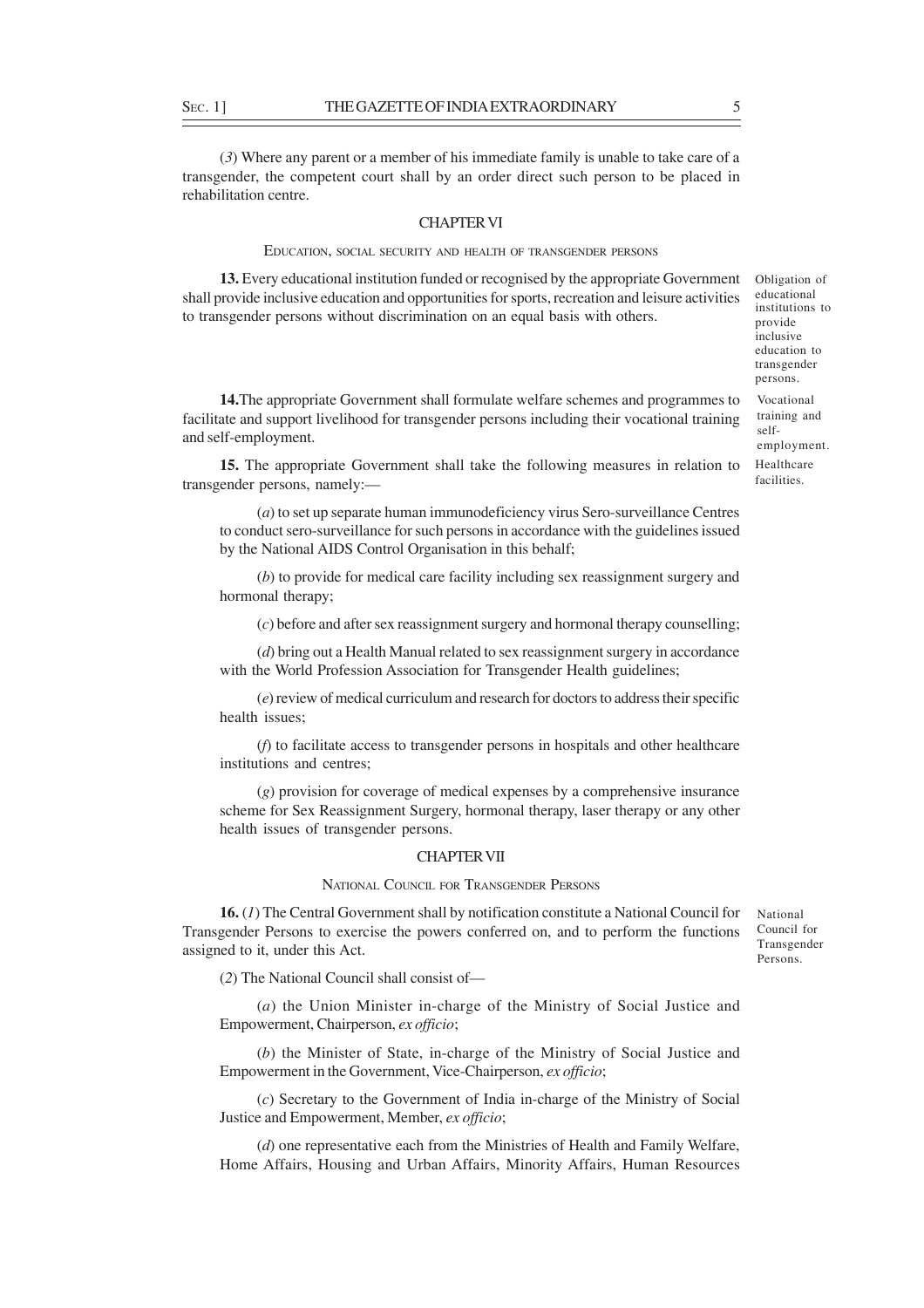Development, Rural Development, Labour and Employment and Departments of Legal Affairs, Pensions and Pensioners Welfare and National Institute for Transforming India Aayog, not below the rank of Joint Secretaries to the Government of India, Members, *ex officio*;

(*e*) one representative each from the National Human Rights Commission and National Commission for Women, not below the rank of Joint Secretaries to the Government of India, Members, *ex officio*;

(*f*) representatives of the State Governments and Union territories by rotation, one each from the North, South, East, West and North-East regions, to be nominated by the Central Government, Members, *ex officio*;

(*g*) five representatives of transgender community, by rotation, from the State Governments and Union territories, one each from the North, South, East, West and North-East regions, to be nominated by the Central Government, Members;

(*h*) five experts, to represent non-governmental organisations or associations, working for the welfare of transgender persons, to be nominated by the Central Government, Members; and

(*i*) Joint Secretary to the Government of India in the Ministry of Social Justice and Empowerment dealing with the welfare of the transgender persons, Member Secretary, *ex officio*.

(*3*) A Member of National Council, other than *ex officio* member, shall hold office for a term of three years from the date of his nomination.

Functions of Council.

Offences and penalties.

**17.** The National Council shall perform the following functions, namely:—

(*a*) to advise the Central Government on the formulation of policies, programmes, legislation and projects with respect to transgender persons;

(*b*) to monitor and evaluate the impact of policies and programmes designed for achieving equality and full participation of transgender persons;

(*c*) to review and coordinate the activities of all the departments of Government and other Governmental and non-Governmental Organisations which are dealing with matters relating to transgender persons;

(*d*) to redress the grievances of transgender persons; and

(*e*) to perform such other functions as may be prescribed by the Central Government.

#### CHAPTER VIII

#### OFFENCES AND PENALTIES

**18.** Whoever,—

(*a*) compels or entices a transgender person to indulge in the act of forced or bonded labour other than any compulsory service for public purposes imposed by Government;

(*b*) denies a transgender person the right of passage to a public place or obstructs such person from using or having access to a public place to which other members have access to or a right to use;

(*c*) forces or causes a transgender person to leave household, village or other place of residence; and

(*d*) harms or injures or endangers the life, safety, health or well-being, whether mental or physical, of a transgender person or tends to do acts including causing physical abuse, sexual abuse, verbal and emotional abuse and economic abuse,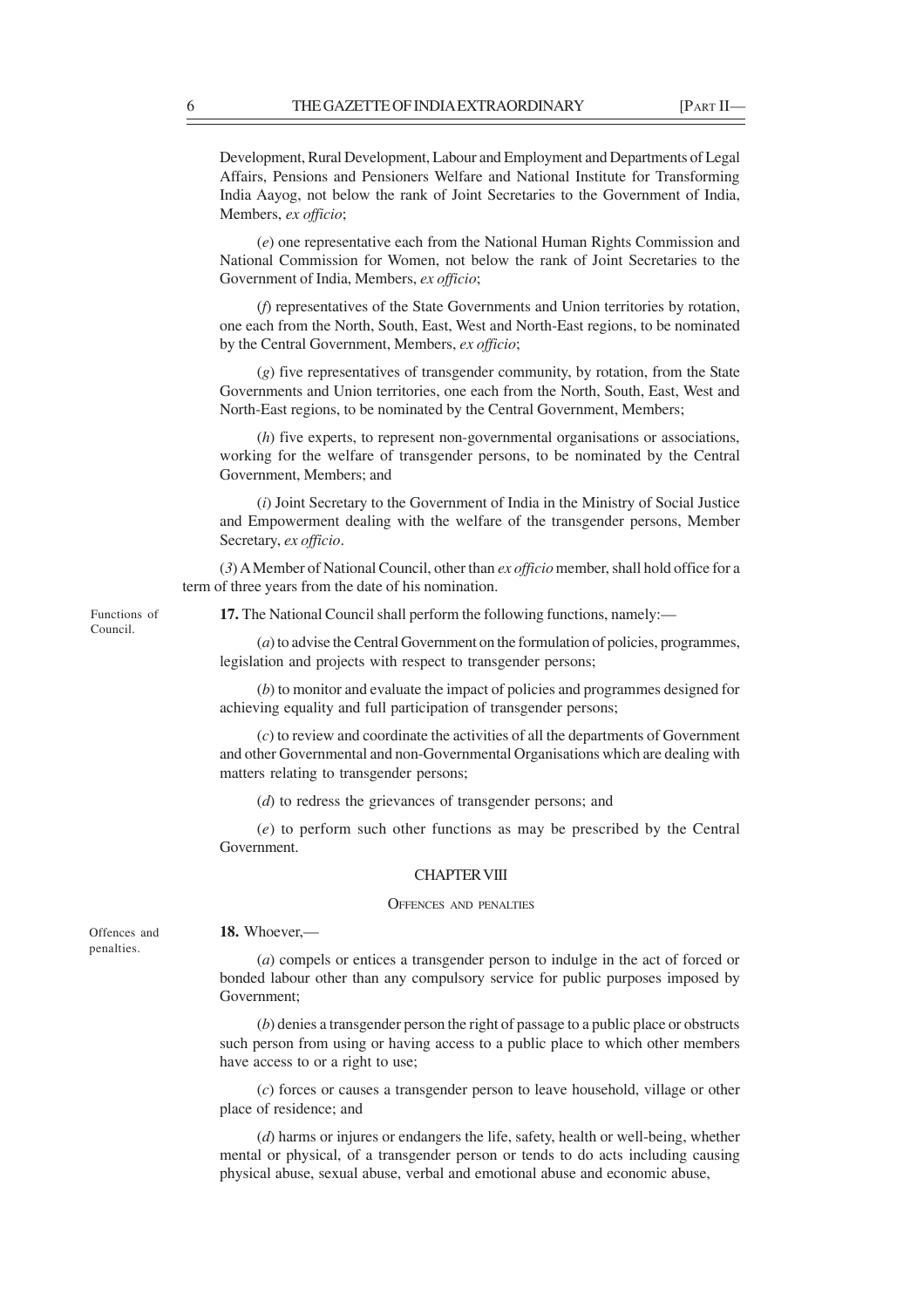shall be punishable with imprisonment for a term which shall not be less than six months but which may extend to two years and with fine.

## CHAPTER IX

### **MISCELLANEOUS**

**19.** The Central Government shall, from time to time, after due appropriation made by Parliament by law in this behalf, credit such sums to the National Council as may be necessary for carrying out the purposes of this Act.

**20.** The provisions of this Act shall be in addition to, and not in derogation of, any other law for the time being in force.

**21.** No suit, prosecution or other legal proceeding shall lie against the appropriate Government or any local authority or any officer of the Government in respect of anything which is in good faith done or intended to be done in pursuance of the provisions of this Act and any rules made thereunder.

**22.** (*1*) The appropriate Government may, subject to the condition of previous publication, by notification, make rules for carrying out the provisions of this Act.

(*2*) In particular, and without prejudice to the generality of the foregoing power, such rules may provide for all or any of the following matters, namely:—

(*a*) the form and manner in which an application shall be made under section 5;

(*b*) the procedure, form and manner and the period within which a certificate of identity is issued under sub-section (*1*) of section 6;

(*c*) the form and manner in which an application shall be made under sub-section (*1*) of section 7;

(*d*) the form, period and manner for issuing revised certificate under sub-section (*2*) of section 7;

(*e*) welfare measures to be provided under sub-section (*2*) of section 8;

(*f*) facilities to be provided under section 10;

(*g*) other functions of the National Council under clause (*e*) of section 17; and

(*h*) any other matter which is required to be or may be prescribed.

(*3*) Every rule made by the Central Government under sub-section (*1*), shall be laid, as soon as may be after it is made, before each House of Parliament, while it is in session, for a total period of thirty days which may be comprised in one session or in two or more successive sessions, and if, before the expiry of the session immediately following the session or the successive sessions aforesaid, both Houses agree in making any modification in the rule or both Houses agree that the rule should not be made, the rule shall thereafter have effect only in such modified form or be of no effect, as the case may be; so, however, that any such modification or annulment shall be without prejudice to the validity of anything previously done under that rule.

(*4*) Every rule made by the State Government under sub-section (*1*), shall be laid, as soon as may be after it is made, before each House of the State Legislature where it consists of two Houses, or where such legislature consists of one House, before that House.

Act not in derogation of any other law.

Protection of action taken in good faith.

Power of appropriate Government to make rules.